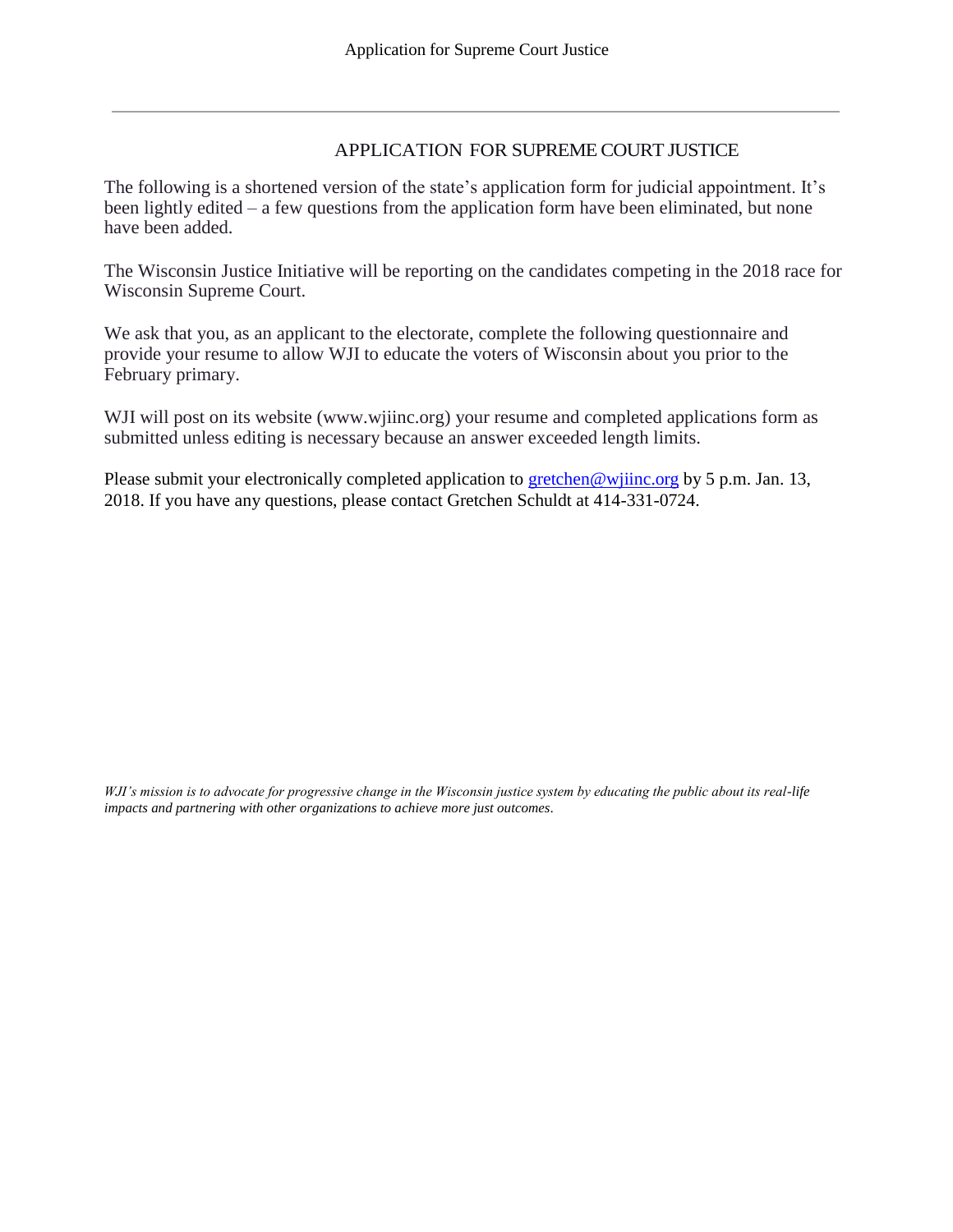## **APPLICATION FOR THE SUPREME COURT**

(Please attach additional pages as needed to fully respond to questions)

|    |                 | <b>WISCONSIN BAR NO.: _______</b><br><b>DATE:</b> _________________                                                                                                                                                                                                                          |
|----|-----------------|----------------------------------------------------------------------------------------------------------------------------------------------------------------------------------------------------------------------------------------------------------------------------------------------|
| I. | <b>GENERAL:</b> |                                                                                                                                                                                                                                                                                              |
|    | 1.              | Name: Name and the same of the same of the same of the same of the same of the same of the same of the same of the same of the same of the same of the same of the same of the same of the same of the same of the same of the                                                               |
|    | 2.              |                                                                                                                                                                                                                                                                                              |
|    | 3.              |                                                                                                                                                                                                                                                                                              |
|    | 4.              | Current employer and title:                                                                                                                                                                                                                                                                  |
|    | 5.              |                                                                                                                                                                                                                                                                                              |
|    |                 | $City:$ $_X =$ $XIP:$ $_X =$ $XIP:$ $_X =$ $XIP:$ $_X =$ $XIP:$ $_X =$ $XIP:$ $_X =$ $XIP:$ $_X =$ $XIP:$ $_X =$ $XIP:$ $_X =$ $XIP:$ $_X =$ $XIP:$ $_X =$ $XIP:$ $_X =$ $XIP:$ $_X =$ $XIP:$ $_X =$ $XIP:$ $_X =$ $XIP:$ $_X =$ $XIP:$ $_X =$ $XIP:$ $_X =$ $XIP:$ $_X =$ $XIP:$ $_X =$ $X$ |
|    | 6.              | Residential municipality: ______________                                                                                                                                                                                                                                                     |
|    | 7.              | Length of time at this residence:                                                                                                                                                                                                                                                            |
|    | 8.              | List all previous residences for the past ten years                                                                                                                                                                                                                                          |
|    | 9.              | Place of birth:                                                                                                                                                                                                                                                                              |
|    | 10.             |                                                                                                                                                                                                                                                                                              |
|    | 11.             |                                                                                                                                                                                                                                                                                              |
|    | 12.             | Are you a registered voter at your current address? Ye<br>No                                                                                                                                                                                                                                 |
|    | 13.             | Answer yes or no to the following questions. Attach a separate page explaining any<br>affirmative answers.                                                                                                                                                                                   |
|    |                 |                                                                                                                                                                                                                                                                                              |

a) Yes  $\Box$  No  $\Box$  Do you currently have a physical or mental impairment that in any way limits your ability or fitness to properly exercise your duties as a member of the judiciary in a competent and professional manner?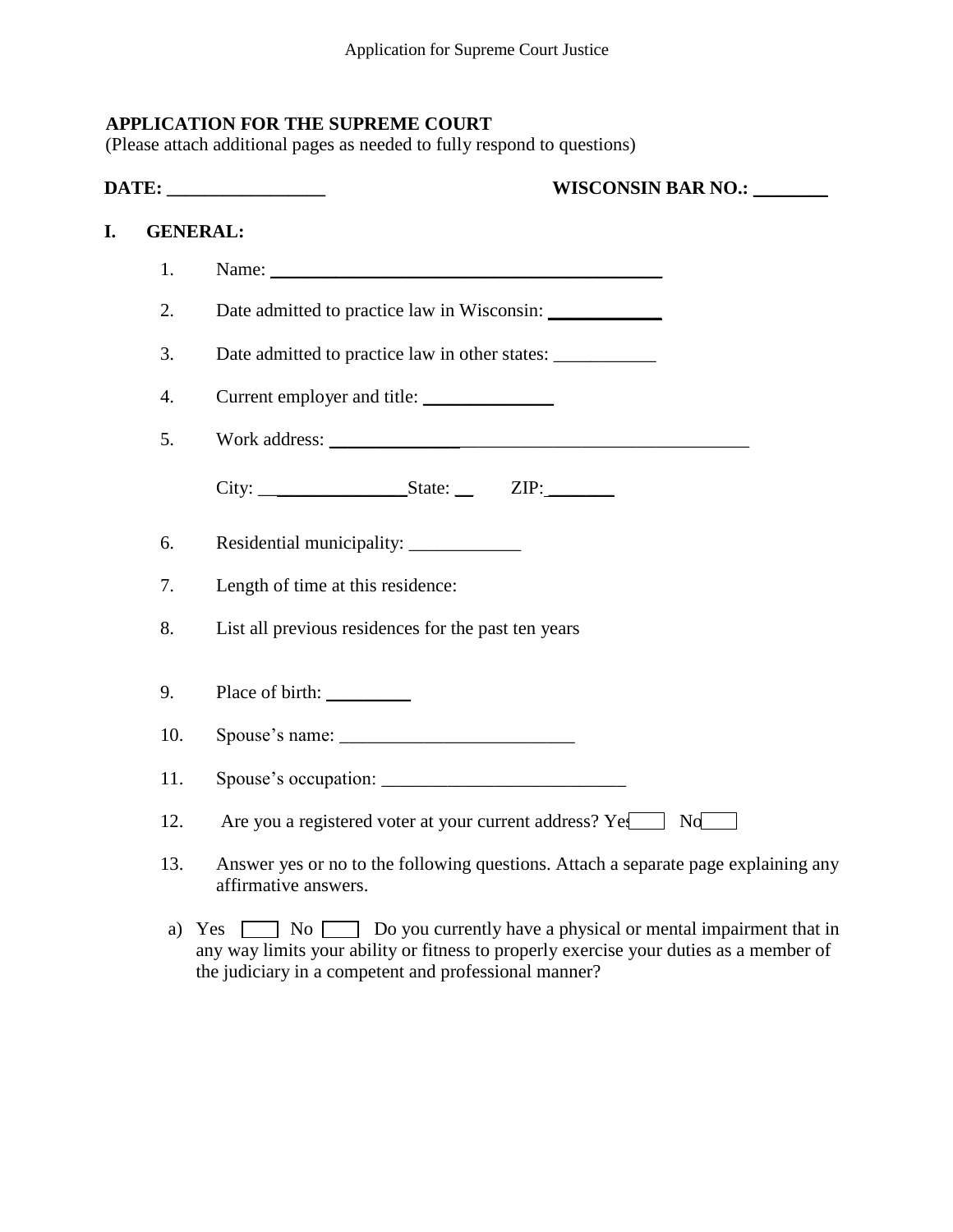- b) Yes  $\Box$  No  $\Box$  In the past 10 years, have you unlawfully used controlled substances as defined by federal or state laws? Unlawful use includes the use of one or more drugs and/or the unlawful possession or distribution of drugs. It does not include the use of drugs that were prescribed to you and taken under lawful supervision of a licensed healthcare professional.
- c) Yes  $\Box$  No  $\Box$  Since leaving high school, have you, for other than academic reasons, ever been denied enrollment, disciplined, denied course credit,suspended, expelled, or requested to terminate your enrollment by any college, university, law school, or other educational institution?
- d) Yes  $\Box$  No  $\Box$  Have you failed to meet any deadline imposed by court order or received notice that you have not complied with substantive requirements of any contractual arrangement?
- e) Yes  $\Box$  No  $\Box$  Have you ever been held in contempt or otherwise formally reprimanded or sanctioned by a tribunal before which you have appeared?
- f) Yes  $\Box$  No  $\Box$  Are you delinquent in your mandatory continuing legal education?
- g) Yes  $\Box$  No Have you ever been a party to a lawsuit either as a plaintiff or as a defendant? If yes, please supply the jurisdiction and/or County, case number, nature of lawsuit, whether you were the plaintiff or defendant, and disposition of each lawsuit.
- h) Yes  $\Box$  No  $\Box$  Has there ever been a formal complaint filed against you, a finding of probable cause, citation, or conviction issued against you, or are you presently under investigation by the Wisconsin Judicial Commission, the Supreme Court of Wisconsin, the Office of Lawyer Regulation, or any other state or federal equivalent, or any court, administrative agency, Bar Association, or other professional group, in any jurisdiction?
- i) Yes  $\Box$  No  $\Box$  If you are a quasi-judicial officer, have you ever been disciplined or reprimanded by a sitting judge?
- j) Yes  $\Box$  No In the past five years, have you ever been cited for a municipal or traffic violation, excluding parking tickets?
- k) Yes  $\Box$  No  $\Box$  Have you ever failed to timely file your federal or state income tax returns?
- l) Yes  $\Box$  No Have you ever paid a tax penalty?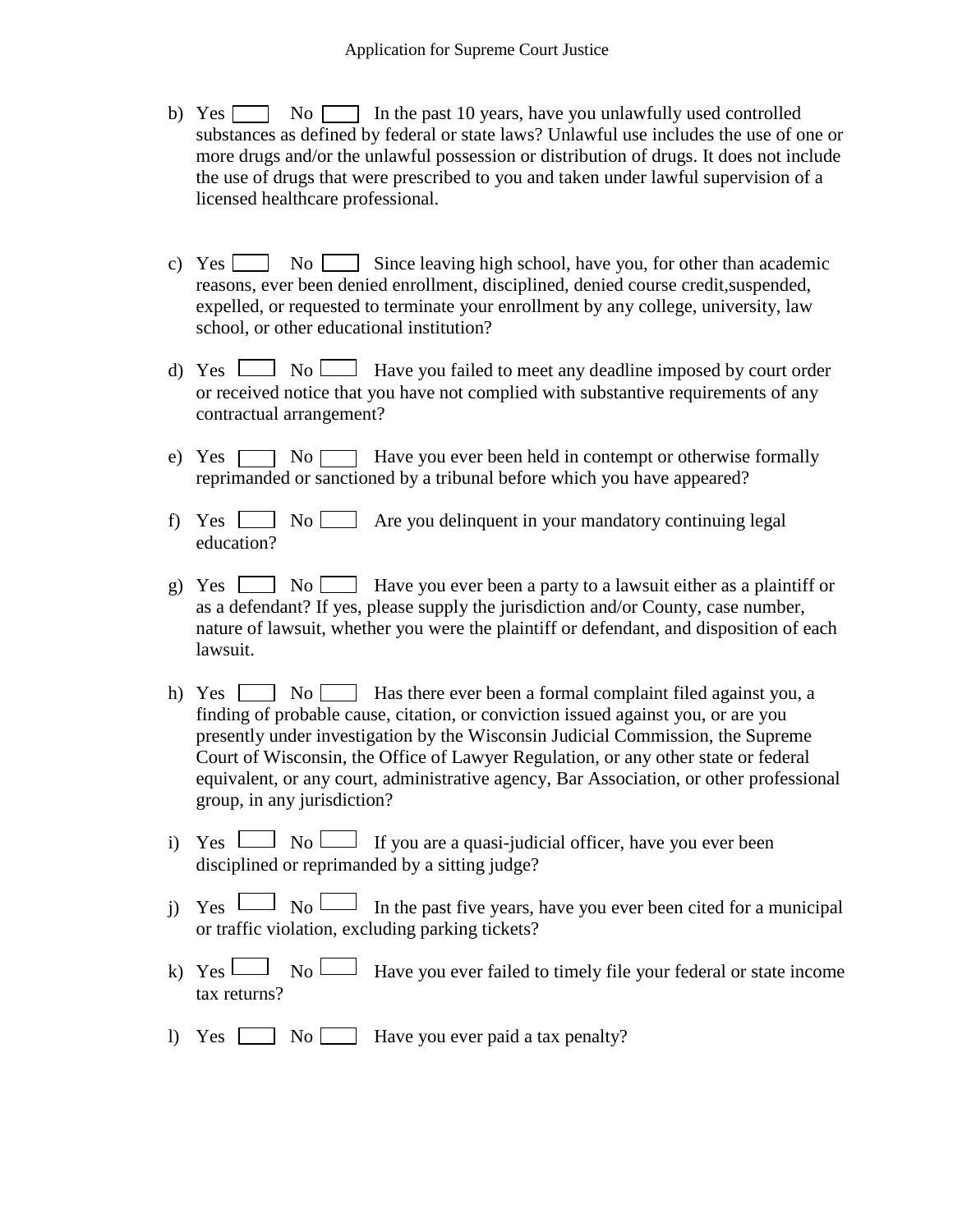#### Application for Supreme Court Justice

- m) Yes  $\Box$  No  $\Box$  Has a tax lien ever been filed against you?
- n) Yes  $\Box$  No Have you ever filed a personal petition in bankruptcy or has a petition in bankruptcy been filed against you?
- o) Yes  $\Box$  No  $\Box$  Have you ever owned more than 10% of the issued and outstanding shares or acted as an officer or director, of any corporation in which or against which a petition in bankruptcy has been filed?

## **II. EDUCATION:**

14. List secondary schools, colleges, law schools, and any other professional schools attended.

| School | Dates<br>Attended | Degrees Earned and GPA |
|--------|-------------------|------------------------|
|        |                   |                        |
|        |                   |                        |
|        |                   |                        |

 List and describe academic scholarships, awards, honors societies, and extracurricular involvement. Note any leadership positions.

#### **III. MILITARY EXPERIENCE:**

15: List all military service (including Reserves and National Guard).

|         |               |                     | 111.  |
|---------|---------------|---------------------|-------|
| Service | <b>Branch</b> | <b>Highest Rank</b> | Dates |
|         |               |                     |       |
|         |               |                     |       |
|         |               |                     |       |
|         |               |                     |       |
|         |               |                     |       |
|         |               |                     |       |

Rank at time of discharge: Type of discharge:

**III.**

List any awards or honors earned during your service. Also list any citations or charges pursued against you under the Uniform Code of Military Justice.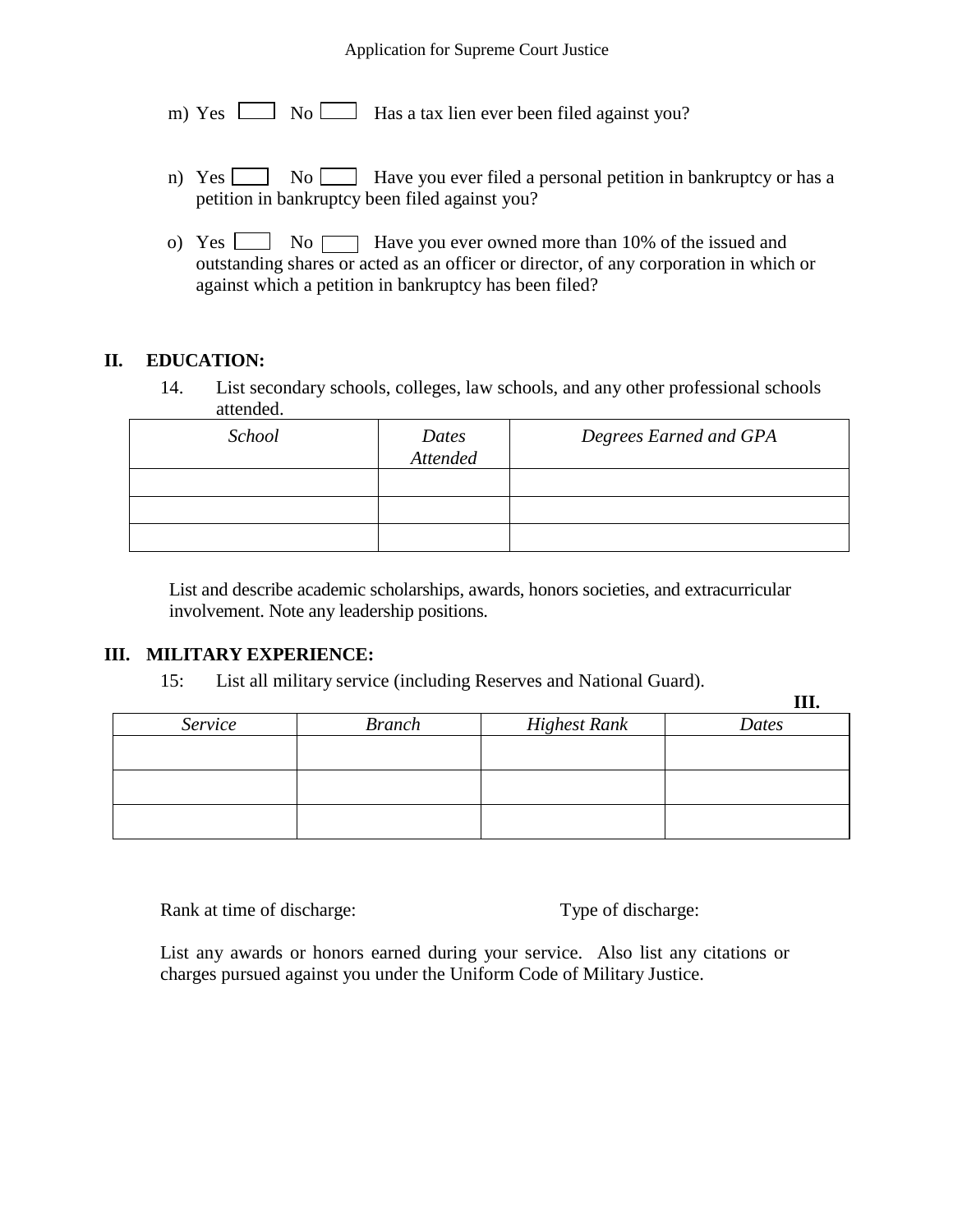16. List all courts (including state bar admissions) and administrative bodies having special admission requirements to which you have ever been admitted to practice, giving the dates of admission, and, if applicable, state whether you have ever been suspended or have resigned.

| Court or Administrative Body | Date of Admission |
|------------------------------|-------------------|
|                              |                   |
|                              |                   |
|                              |                   |
|                              |                   |
|                              |                   |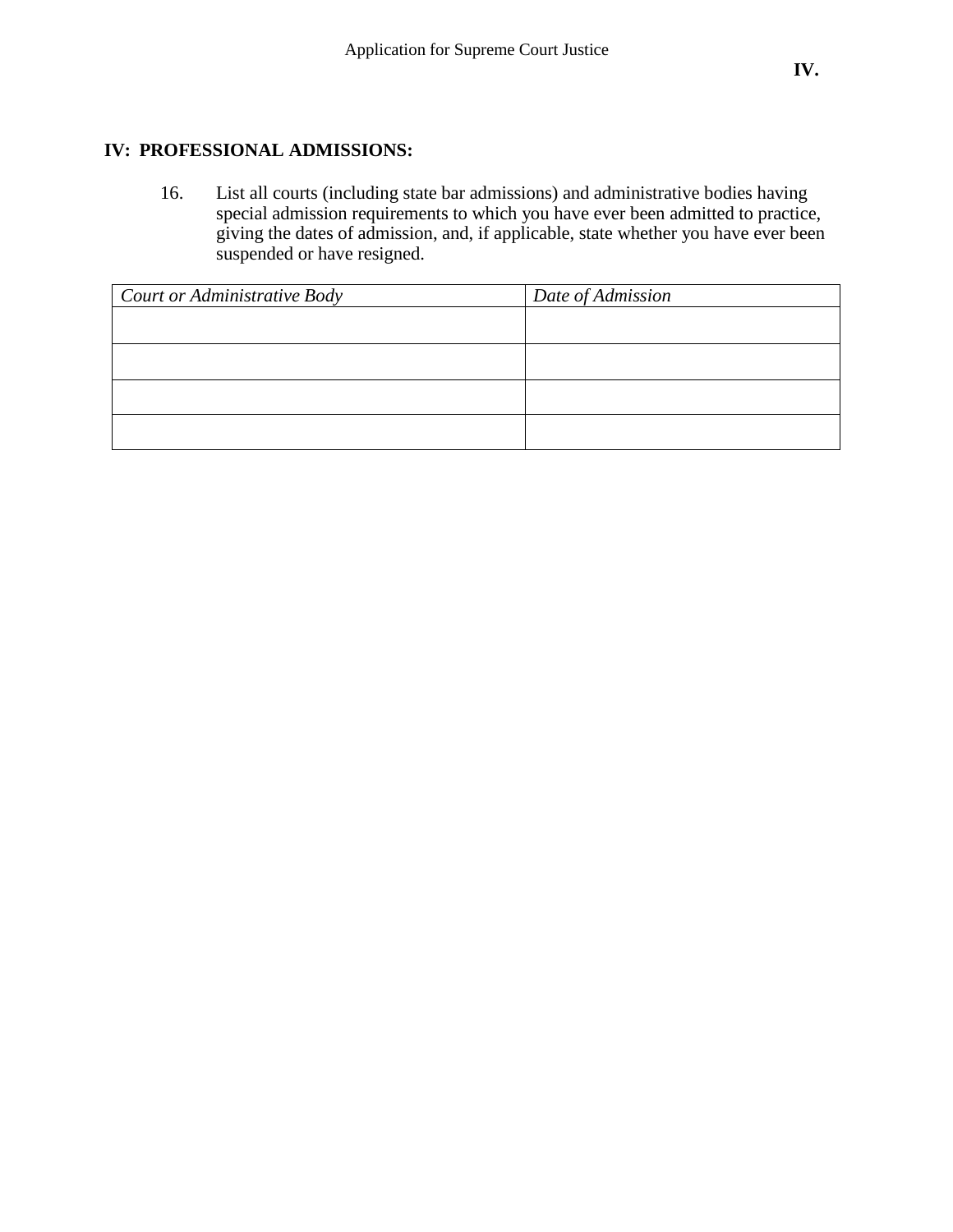# **V. LEGAL EMPLOYMENT:**

(If you are a sitting judge, answer questions 18-23 with reference to before you became a judge.)

17. State the names, dates, and addresses of all legal employment, including law school and volunteer work.

| Date | Position | Employer | Address |
|------|----------|----------|---------|
|      |          |          |         |
|      |          |          |         |
|      |          |          |         |
|      |          |          |         |
|      |          |          |         |
|      |          |          |         |
|      |          |          |         |
|      |          |          |         |
|      |          |          |         |
|      |          |          |         |
|      |          |          |         |
|      |          |          |         |
|      |          |          |         |
|      |          |          |         |
|      |          |          |         |
|      |          |          |         |
|      |          |          |         |
|      |          |          |         |
|      |          |          |         |
|      |          |          |         |

18. Describe your legal experience as an advocate in criminal litigation, civil litigation, and administrative proceedings.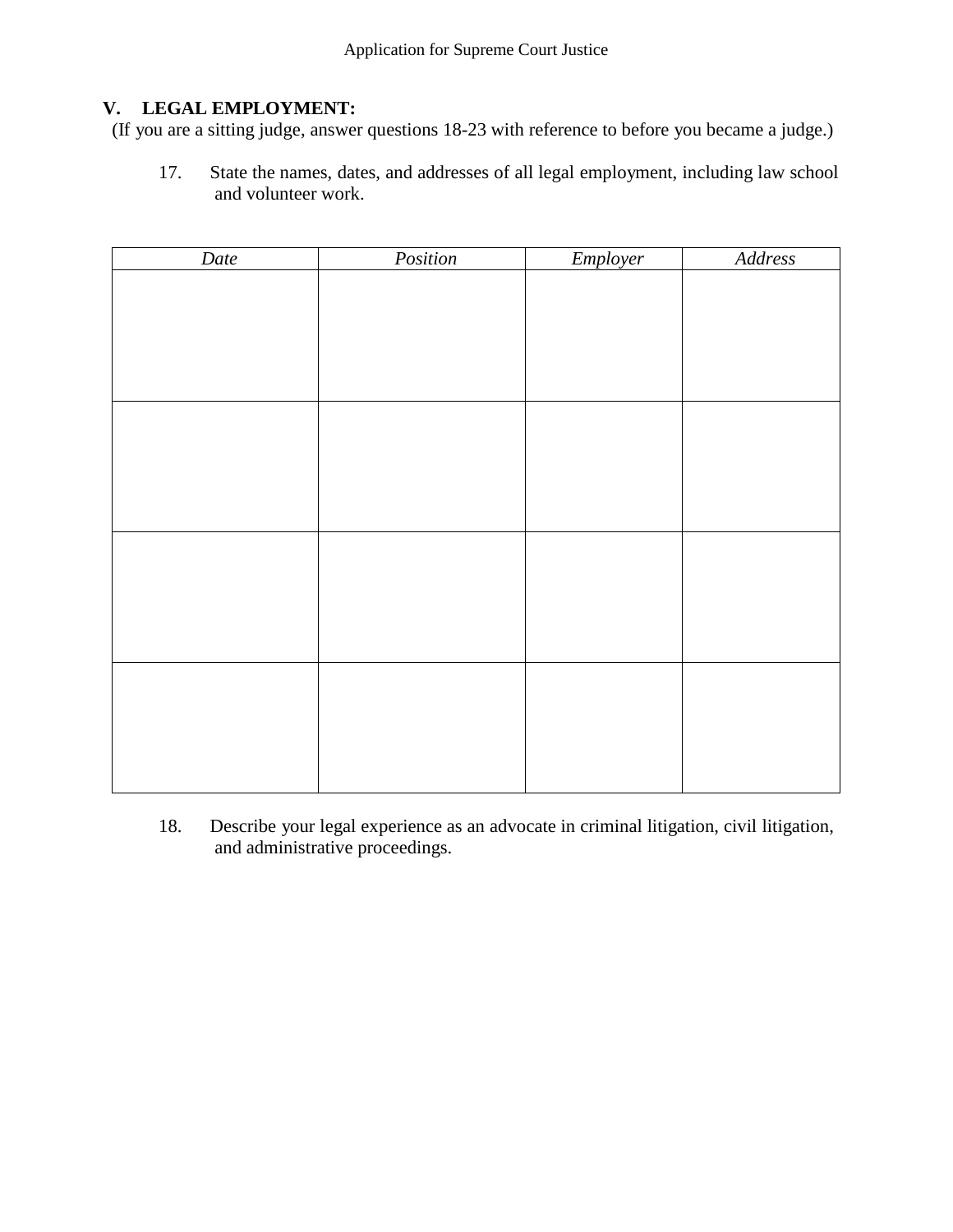19. What percentage of your legal career has been in:

| Court                 |      |           | Area of Practice |
|-----------------------|------|-----------|------------------|
| Federal appellate:    | $\%$ | Civil:    | $\%$             |
| Federal trial:        | $\%$ | Criminal: | $\%$             |
| Federal other:        | $\%$ | Family:   | %                |
| State appellate:      | %    | Probate:  | $\%$             |
| State trial:          | $\%$ | Other:    | $\%$             |
| State administrative: | $\%$ |           |                  |
| State other:          | $\%$ |           |                  |
| <b>TOTAL</b>          | %    |           | $\frac{0}{0}$    |

20. In your career, how many cases have you tried that resulted in a verdict or judgment?

| Jury: $\rule{1em}{0.15mm}$ | Non-jury: $\_\_$       |
|----------------------------|------------------------|
| Arbitration:               | Administrative bodies: |

- 21. How many cases have you litigated on appeal? Please describe, in general terms, your involvement in these cases. In how many cases were you successful?
- 22. List and describe the two most significant cases in which you were involved; give the case number and citation to reported decisions, if any. Describe the nature of your participation in the case and the reason you believe it to be significant.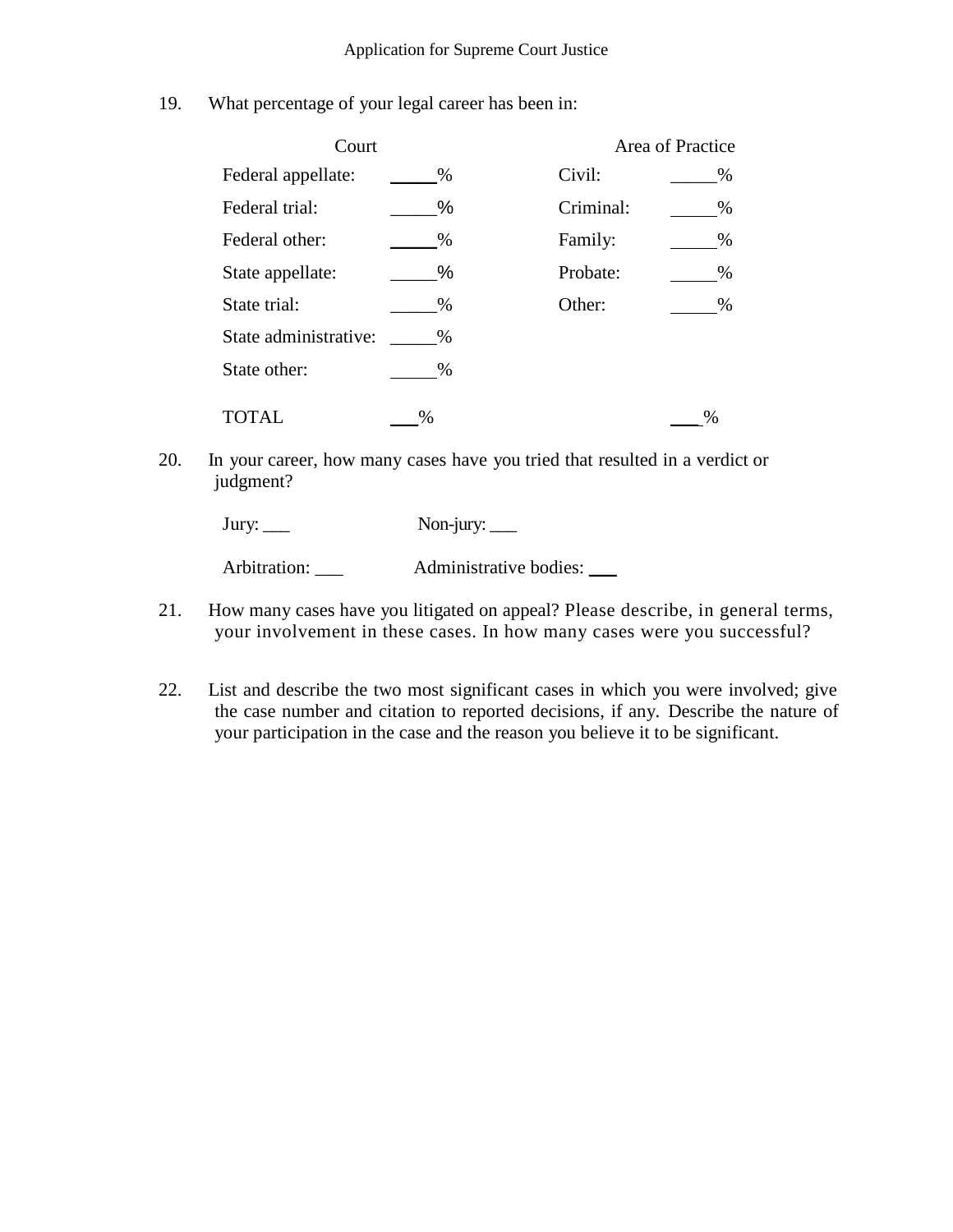### **VI PRIOR JUDICIAL EXPERIENCE:**

23. Have you ever held judicial or quasi-judicial office? If so, state the court(s) involved and the dates of service.

| Dates | Name of Agency/Court | <b>Position Held</b> |
|-------|----------------------|----------------------|
|       |                      |                      |
|       |                      |                      |
|       |                      |                      |
|       |                      |                      |
|       |                      |                      |
|       |                      |                      |
|       |                      |                      |
|       |                      |                      |

- A. Describe the approximate number and nature of cases you have heard during your judicial or quasi-judicial tenure.
- B. Describe the two most significant cases you have heard as a judicial officer. Identify the parties, describe the cases, and explain why you believe them to be significant. Provide the trial dates and names of attorneys involved, if possible.

#### **VII: PREVIOUS PARTISAN OR NON-PARTISAN POLITICAL INVOLVEMENT:**

24. Please list all instances in which you ran for elective office. For each instance, list the date of the election (include both primary and general election), the office that you sought, and the outcome of the election. Include your percentage of the vote.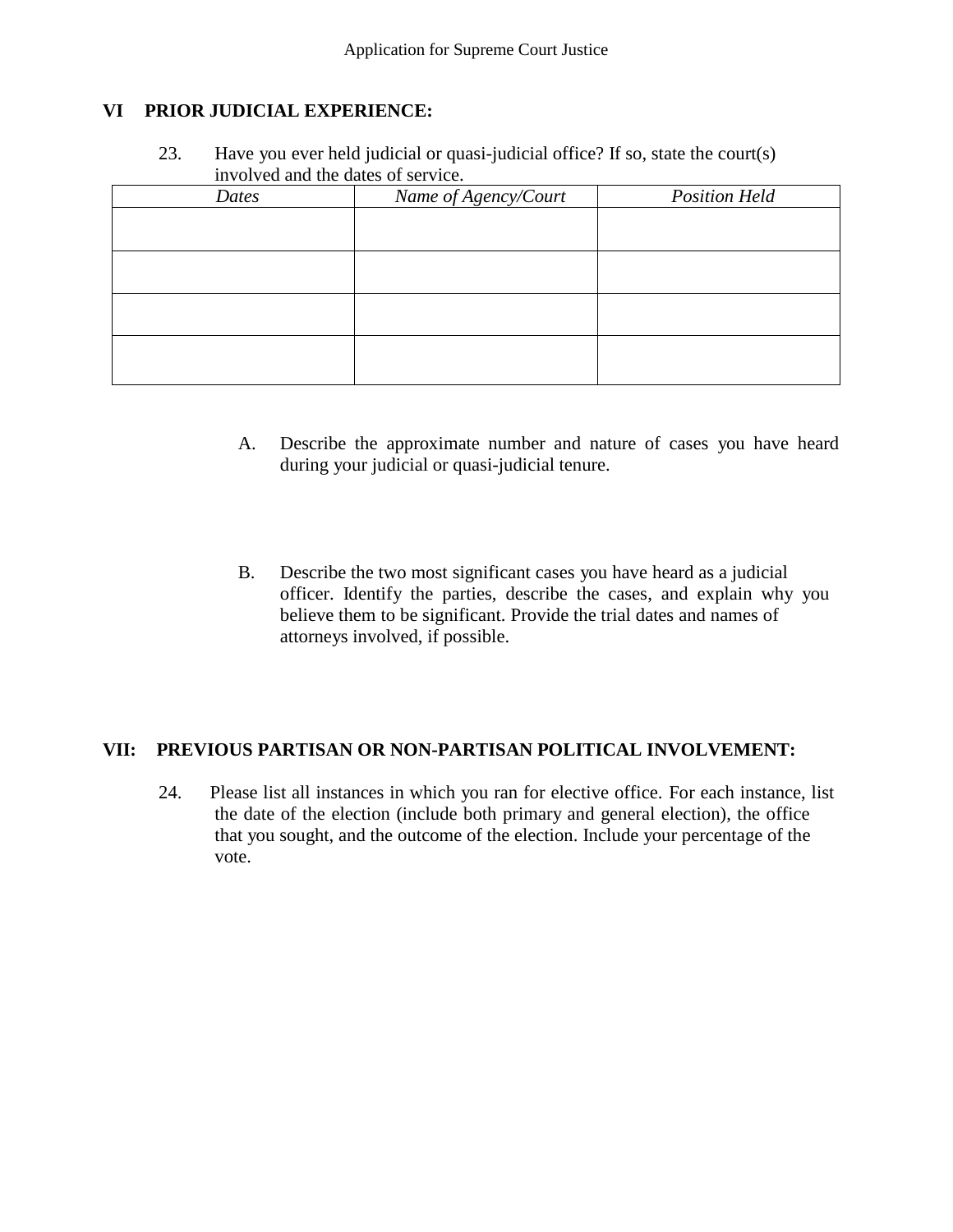- 25. Have you ever held a position or played a role in a judicial, non-partisan, or partisan political campaign, committee, or organization? If so, please describe your involvement.
- 26. Please list all judicial or non-partisan candidates that you have publicly endorsed in the last six years.

### **VIII: HONORS, PUBLICATIONS, AND PROFESSIONAL AND OTHER ACTIVITIES:**

- 27. List any published books or articles, giving citations and dates.
- 28. List any honors, prizes, or awards you have received, giving dates.
- 29. List all bar associations and professional societies of which you are a member; give the titles and dates of any office that you may have held in such groups and committees to which you belong or have belonged.
- 30. Describe any additional involvement in professional or civic organizations, volunteer activities, service in a church or synagogue, or any other activities or hobbies that could be relevant or helpful to consideration of your application.
- 31. Describe any significant pro bono legal work you have performed in the last five years.
- 32. Describe any courses on law that you have taught or lectures you have given at bar association conferences, law school forums, or continuing legal education programs.
- 33. Describe any other speeches or lectures you have given.

#### **IX: FINANCIAL INVOLVEMENT:**

34. If you or your spouse are now an officer, director, or otherwise engaged in the management of any business enterprise, state the name of such enterprise, the nature of the business, the nature of your duties, and you or your spouse's intended involvement upon your appointment or election to